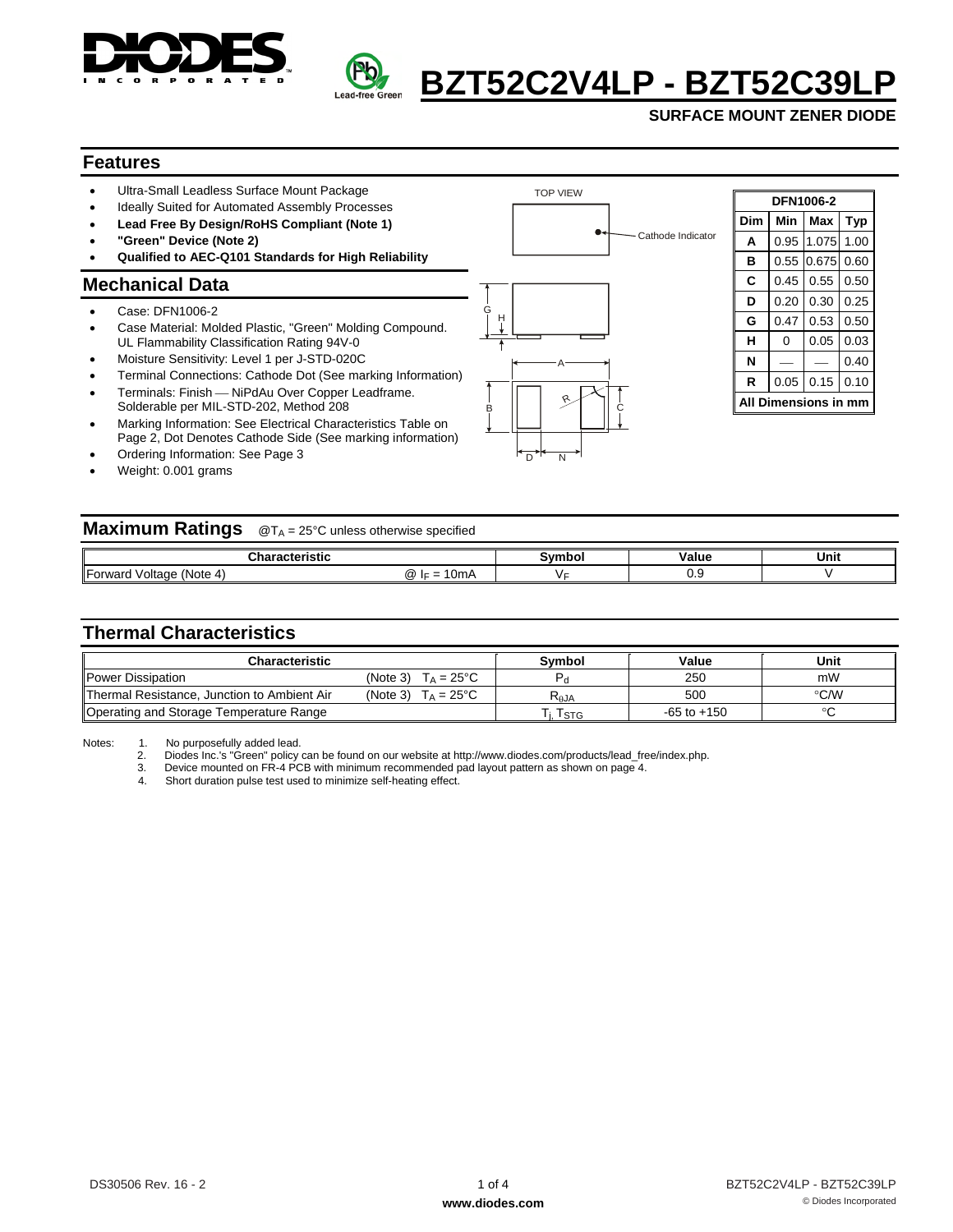

| <b>Type</b><br><b>Number</b> | Marking<br>Code | <b>Zener Voltage Range</b><br>(Note 4) |                      |        | <b>Maximum Zener Impedance</b><br>(Note 5) |                       |                       | <b>Maximum</b><br>Reverse<br><b>Current</b><br>(Note 4) |                       | <b>Typical</b><br><b>Temperature</b><br><b>Coefficient</b><br>@ IzTC |        | Test<br>Current<br><b>Iztc</b> |                |
|------------------------------|-----------------|----------------------------------------|----------------------|--------|--------------------------------------------|-----------------------|-----------------------|---------------------------------------------------------|-----------------------|----------------------------------------------------------------------|--------|--------------------------------|----------------|
|                              |                 |                                        | $V_Z \otimes I_{ZT}$ |        | Izт                                        | $Z_{ZT}$ $@$ $I_{ZT}$ | $Z_{ZK}$ $@$ $I_{ZK}$ | <b>Izk</b>                                              | <b>l</b> <sub>R</sub> | $@V_{R}$                                                             | mV/°C  |                                |                |
|                              |                 | Nom (V)                                | Min (V)              | Max(V) | mA                                         | Ω                     |                       | mA                                                      | uA                    | $\mathbf v$                                                          | Min    | Max                            | mA             |
| BZT52C2V4LP                  | <b>WX</b>       | 2.4                                    | 2.20                 | 2.60   | 5                                          | 100                   | 600                   | 1.0                                                     | 50                    | 1.0                                                                  | $-3.5$ | $\Omega$                       | 5              |
| BZT52C2V7LP                  | W <sub>1</sub>  | 2.7                                    | 2.5                  | 2.9    | 5                                          | 100                   | 600                   | 1.0                                                     | 20                    | 1.0                                                                  | $-3.5$ | $\Omega$                       | 5              |
| BZT52C3V0LP                  | W <sub>2</sub>  | 3.0                                    | 2.8                  | 3.2    | 5                                          | 95                    | 600                   | 1.0                                                     | 10                    | 1.0                                                                  | $-3.5$ | $\Omega$                       | 5              |
| BZT52C3V3LP                  | W <sub>3</sub>  | 3.3                                    | 3.1                  | 3.5    | 5                                          | 95                    | 600                   | 1.0                                                     | 5                     | 1.0                                                                  | $-3.5$ | $\Omega$                       | 5              |
| BZT52C3V6LP                  | W <sub>4</sub>  | 3.6                                    | 3.4                  | 3.8    | 5                                          | 90                    | 600                   | 1.0                                                     | 5                     | 1.0                                                                  | $-3.5$ | $\Omega$                       | 5              |
| BZT52C3V9LP                  | W <sub>5</sub>  | 3.9                                    | 3.7                  | 4.1    | 5                                          | 90                    | 600                   | 1.0                                                     | 3                     | 1.0                                                                  | $-3.5$ | $\Omega$                       | $\overline{5}$ |
| BZT52C4V3LP                  | W <sub>6</sub>  | 4.3                                    | 4.0                  | 4.6    | 5                                          | 90                    | 600                   | 1.0                                                     | 3                     | 1.0                                                                  | $-3.5$ | $\Omega$                       | 5              |
| BZT52C4V7LP                  | W7              | 4.7                                    | 4.4                  | 5.0    | 5                                          | 80                    | 500                   | 1.0                                                     | 3                     | 2.0                                                                  | $-3.5$ | 0.2                            | 5              |
| BZT52C5V1LP                  | 9Y              | 5.1                                    | 4.8                  | 5.4    | 5                                          | 60                    | 480                   | 1.0                                                     | 2.0                   | 2.0                                                                  | $-2.7$ | 1.2                            | 5              |
| BZT52C5V6LP                  | <b>9A</b>       | 5.6                                    | 5.2                  | 6.0    | 5                                          | 40                    | 400                   | 1.0                                                     | 1.0                   | 2.0                                                                  | $-2$   | 2.5                            | 5              |
| BZT52C6V2LP                  | 9B              | 6.2                                    | 5.8                  | 6.6    | 5                                          | 10                    | 150                   | 1.0                                                     | 3.0                   | 4.0                                                                  | 0.4    | 3.7                            | 5              |
| BZT52C6V8LP                  | 9C              | 6.8                                    | 6.4                  | 7.2    | 5                                          | 15                    | 80                    | 1.0                                                     | 2.0                   | 4.0                                                                  | 1.2    | 4.5                            | 5              |
| BZT52C7V5LP                  | 9D              | 7.5                                    | 7.0                  | 7.9    | 5                                          | 15                    | 80                    | 1.0                                                     | 1.0                   | 5.0                                                                  | 2.5    | 5.3                            | 5              |
| BZT52C8V2LP                  | 9E              | 8.2                                    | 7.7                  | 8.7    | 5                                          | 15                    | 80                    | 1.0                                                     | 0.7                   | 5.0                                                                  | 3.2    | 6.2                            | 5              |
| BZT52C9V1LP                  | 9F              | 9.1                                    | 8.5                  | 9.6    | 5                                          | 15                    | 100                   | 1.0                                                     | 0.5                   | 6.0                                                                  | 3.8    | 7.0                            | 5              |
| BZT52C10LP                   | 9G              | 10                                     | 9.4                  | 10.6   | 5                                          | 20                    | 150                   | 1.0                                                     | 0.2                   | 7.0                                                                  | 4.5    | 8.0                            | 5              |
| BZT52C11LP                   | 9H              | 11                                     | 10.4                 | 11.6   | 5                                          | 20                    | 150                   | 1.0                                                     | 0.1                   | 8.0                                                                  | 5.4    | 9.0                            | 5              |
| BZT52C12LP                   | 9J              | 12                                     | 11.4                 | 12.7   | 5                                          | 25                    | 150                   | 1.0                                                     | 0.1                   | 8.0                                                                  | 6.0    | 10.0                           | 5              |
| BZT52C13LP                   | 9K              | 13                                     | 12.4                 | 14.1   | 5                                          | 30                    | 170                   | 1.0                                                     | 0.1                   | 8.0                                                                  | 7.0    | 11.0                           | 5              |
| BZT52C15LP                   | 9L              | 15                                     | 13.8                 | 15.6   | 5                                          | 30                    | 200                   | 1.0                                                     | 0.1                   | 10.5                                                                 | 9.2    | 13.0                           | 5              |
| BZT52C16LP                   | 9M              | 16                                     | 15.3                 | 17.1   | 5                                          | 40                    | 200                   | 1.0                                                     | 0.1                   | 11.2                                                                 | 10.4   | 14.0                           | 5              |
| BZT52C18LP                   | <b>9N</b>       | 18                                     | 16.8                 | 19.1   | 5                                          | 45                    | 225                   | 1.0                                                     | 0.1                   | 12.6                                                                 | 12.4   | 16.0                           | 5              |
| BZT52C20LP                   | 9P              | 20                                     | 18.8                 | 21.2   | 5                                          | 55                    | 225                   | 1.0                                                     | 0.1                   | 14.0                                                                 | 14.4   | 18.0                           | 5              |
| BZT52C22LP                   | 9 <sub>R</sub>  | 22                                     | 20.8                 | 23.3   | 5                                          | 55                    | 250                   | 1.0                                                     | 0.1                   | 15.4                                                                 | 16.4   | 20.0                           | 5              |
| BZT52C24LP                   | 9S              | 24                                     | 22.8                 | 25.6   | 5                                          | 70                    | 250                   | 1.0                                                     | 0.1                   | 16.8                                                                 | 18.4   | 22.0                           | 5              |
| BZT52C36LP                   | 9 <sub>W</sub>  | 36                                     | 34.0                 | 38.0   | $\overline{2}$                             | 90                    | 350                   | 0.5                                                     | 0.1                   | 25.2                                                                 | 36.5   | 45.5                           | 5              |
| BZT52C39LP                   | 9X              | 39                                     | 37.0                 | 41.0   | $\mathfrak{p}$                             | 130                   | 350                   | 0.5                                                     | 0.1                   | 27.3                                                                 | 36.8   | 49.8                           | 5              |

#### **Electrical Characteristics** @T<sub>A</sub> = 25°C unless otherwise specified





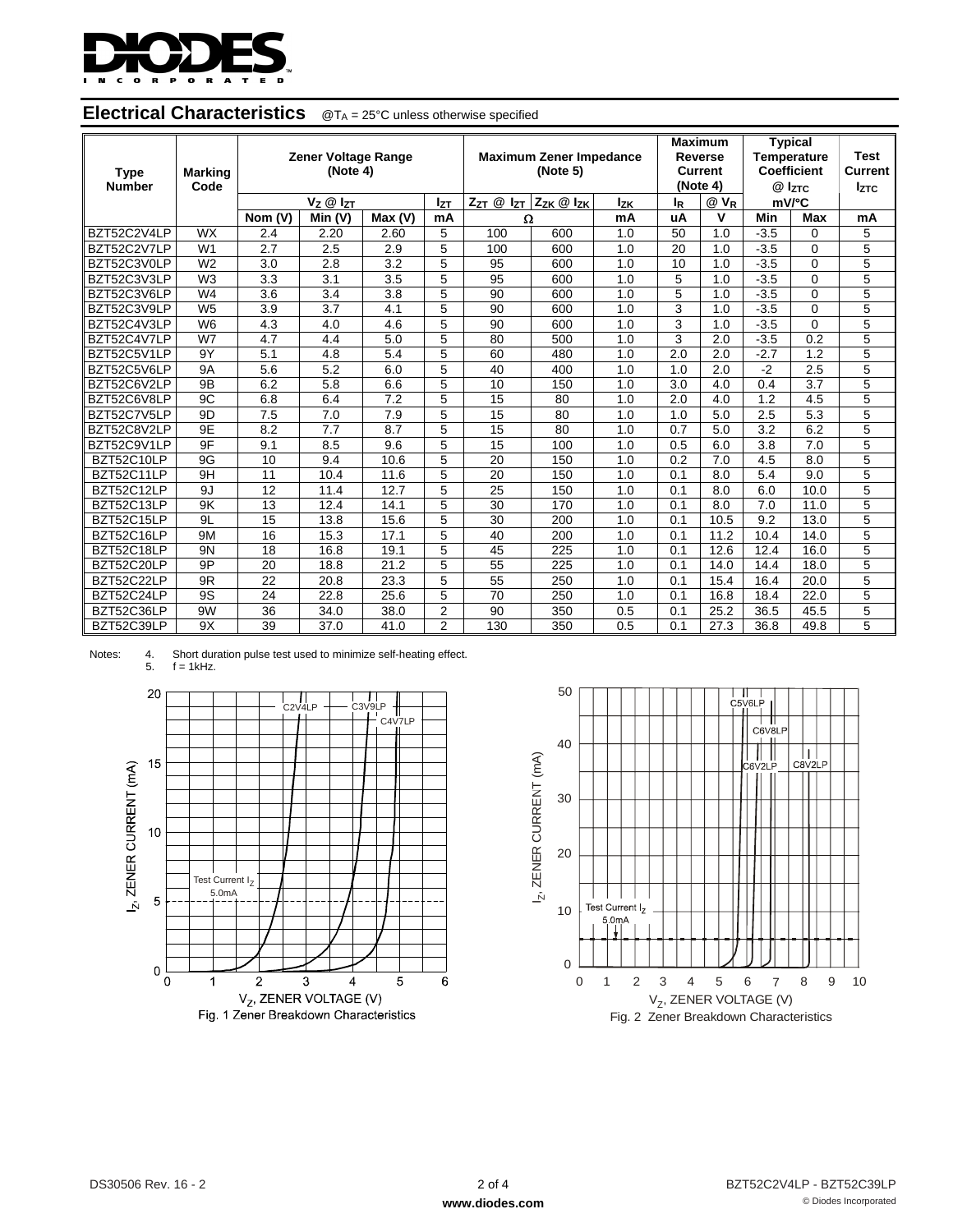



# **Ordering Information** (Note 6)

| Device                                                                                                                       | Packaging        | Shipping |  |  |  |
|------------------------------------------------------------------------------------------------------------------------------|------------------|----------|--|--|--|
| (Tvpe Number)-7*                                                                                                             | 3000/Tape & Reel |          |  |  |  |
| * Add "-7" to the appropriate type number in Electrical Characteristics Table (Page 2). Example: 6.2V Zener = BZT52C6V2LP-7. |                  |          |  |  |  |

Notes: 6. For packaging details, go to our website at http://www.diodes.com/datasheets/ap02007.pdf.

# **Marking Information**

 $\bullet$  XX

XX = Product Type Marking Code, Dot Denotes Cathode Side See Page 2

# **Suggested Pad Layout**